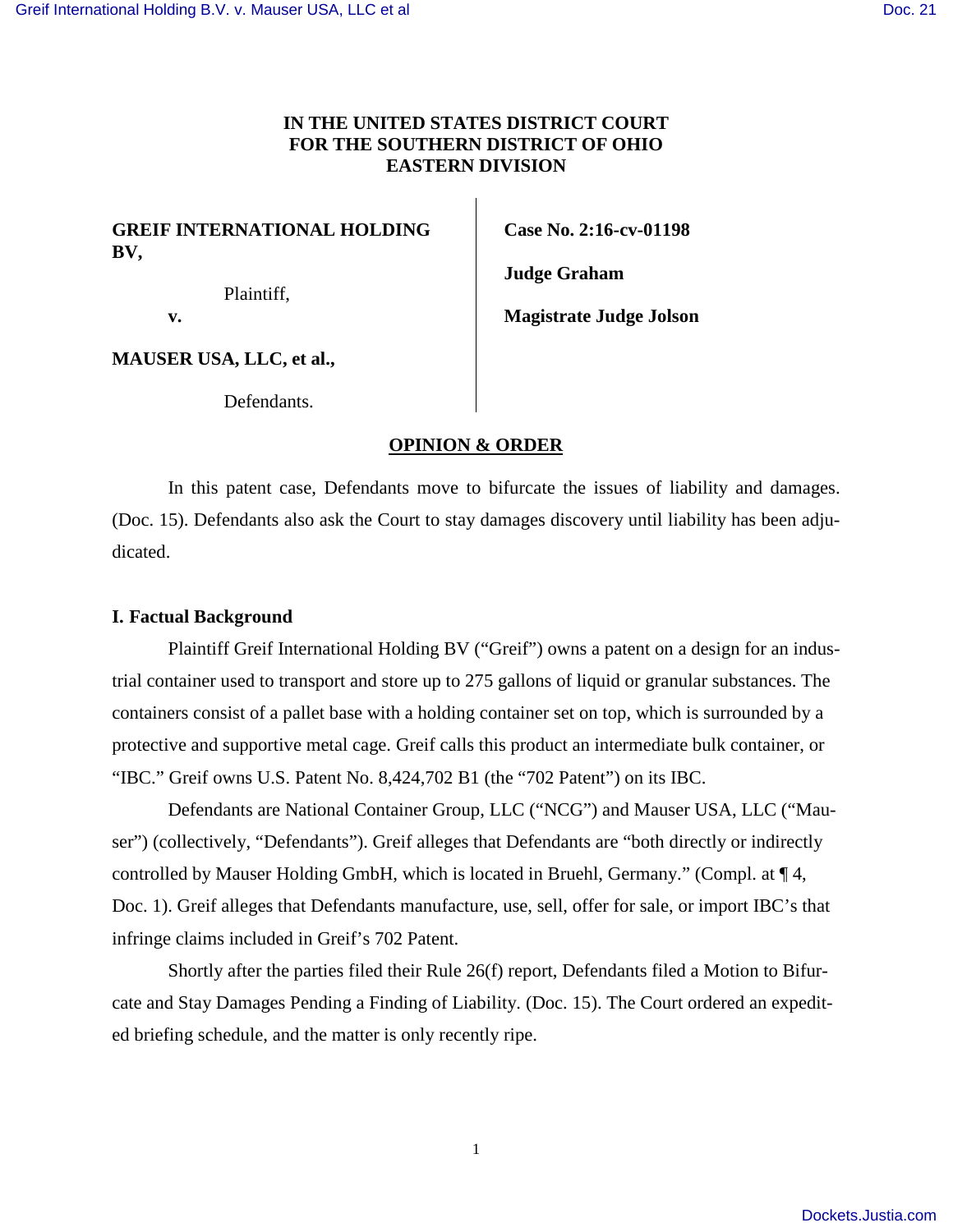#### **II. Discussion**

 The Motion raises several issues, and the Court discusses them in two parts. First, the Court analyzes the issue of willfulness discovery. Second, the Court analyzes the issue of damages discovery and whether bifurcation is appropriate.

#### **A. Bifurcating Willfulness**

The Court will bifurcate the issue of willful infringement alleged by Plaintiff and stay some discovery on willfulness.

 The Southern District of Ohio's Local Patent Rules require the Court to bifurcate the issue of willfulness from the issue of liability in patent cases. S. D. Ohio Pat. R. 107.2 (2010). Greif alleges that Defendants have willfully infringed the 702 Patent. (Compl. at ¶ 20). Therefore, the Court bifurcates the issue of willfulness from the balance of the case according to the conditions and schedule established by Local Patent Rule 107.2.

 Defendants also ask for a complete stay of discovery on the issue of willfulness until a finding of liability. Greif contends that a complete stay of discovery on willfulness misunderstands the Local Patent Rules, arguing that the rules only bar "discovery of attorney-client privileged or work-product privileged documents," not all "evidence of Defendants' willful infringement of Greif's patent." (Pl.'s Resp. in Opp'n at 9, Doc. 19).

Here's what the pertinent rule says:

Discovery of any attorney-client or work product privileged documents, information, or testimony related to willful infringement in a Patent Case by an accused infringer is automatically stayed in the Patent Case until the patent holder has obtained a judgment of patent infringement in the Patent Case against the accused infringer on at least one claim and all other claims of infringement and the accused infringer's legal and equitable defenses have been fully adjudicated.

S. D. Ohio Pat. R. 107.3 (entitled "Stay on Willfulness Discovery").

 The parties agree on one thing: this section requires a stay of discovery of evidence related to willful infringement. But, is this stay on willfulness discovery narrowed by the adjectival phrase, "attorney-client or work product privileged"? That phrase immediately precedes the list of discovery materials—"documents, information, or testimony."

 The title of section 107.3 indicates that the only limit on the discovery stay is the issue willfulness. But section 107.2 contemplates a process where the plaintiff receives a judgment against an accused infringer before "the *completion* of fact and expert discovery on the issue of willful infringement." S. D. Ohio Pat. R. 107.3 (emphasis added). From the language of the rule,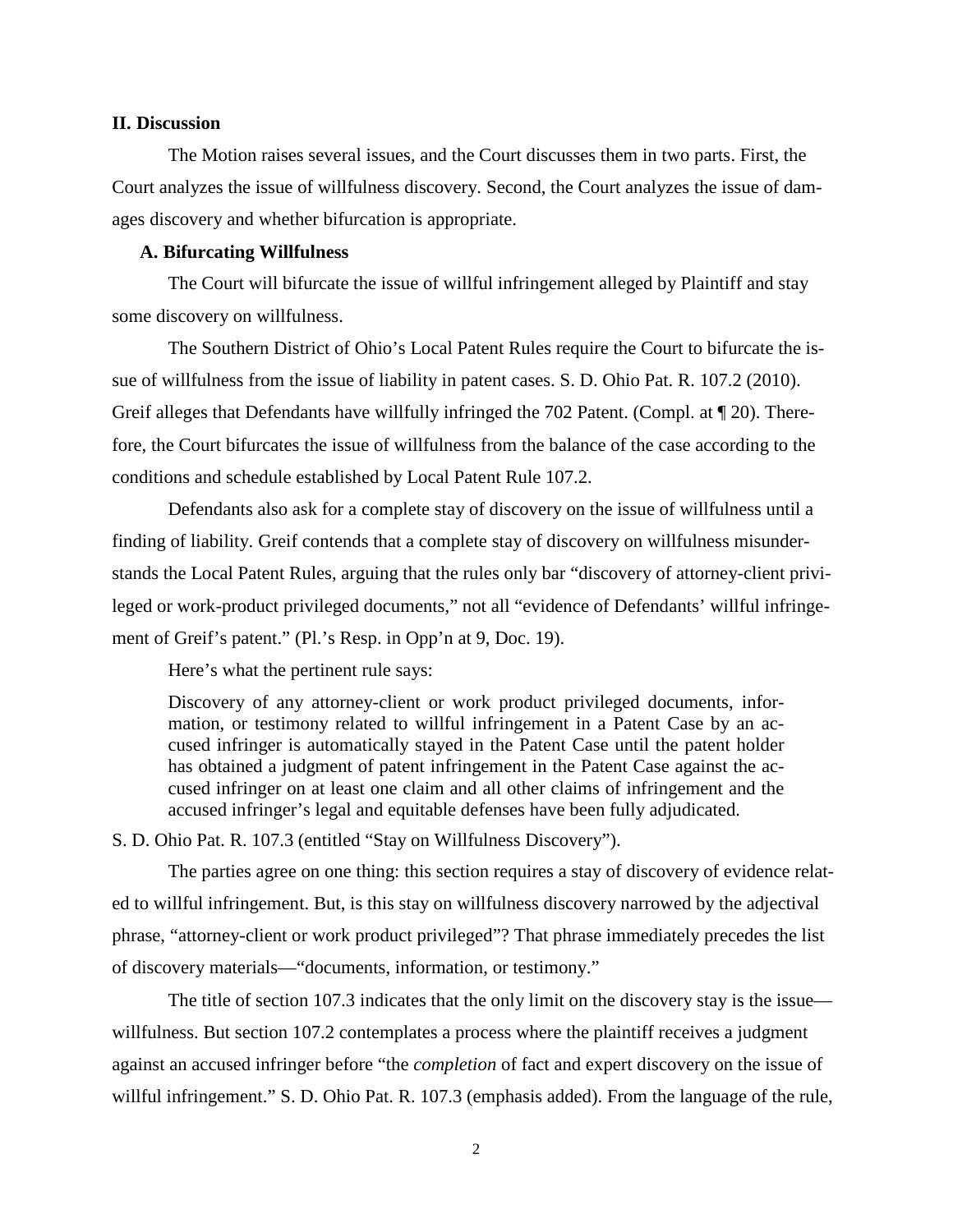phrase could sensibly limit the type of documents, information, and testimony that are discoverable before a judgment. Under this reading, the list of discovery materials is bookended by modifiers—privilege on one end and willfulness on the other. Documents, information, and testimony are protected from discovery if they are both privileged and related to willfulness.

Furthermore, the purpose of the local rule weighs in favor of this construction. This Court has observed that the local patent rules permit defendants "to delay the decision of whether to waive the attorney-client privilege over patent opinions until after a finding of liability." *Procter & Gamble Co. v. Team Techs., Inc.*, No. 1:12-CV-552, 2013 WL 3778740, at \*3 (S.D. Ohio July 18, 2013) (Black, J.). Without such a rule, defendants in patent cases are forced to decide quite early in the litigation whether to defend against a charge of willful infringement by relying upon an opinion-of-counsel letter. *See Robotic Vision Sys., Inc. v. View Eng'g, Inc.*, No. CV 96–2288 LGB(AJWX), 1997 WL 809679 (C.D. Cal. Nov. 6, 1997) (ruling on competing motions: defendant's motion to stay discovery on the issue of willfulness and plaintiffs motion to compel production of Defendant's opinion of counsel letter). By producing its opinion-of-counsel letter, "an accused willful infringer aims to establish that due to reasonable reliance on advice from counsel, its continued accused activities were done in good faith. Typically, counsel's opinion concludes that the patent is invalid, unenforceable, and/or not infringed." *In re Seagate Tech., LLC*, 497 F.3d 1360, 1369 (Fed. Cir. 2007) (overruled in part by *Halo Elecs., Inc. v. Pulse. Elecs., Inc.*, 136 S. Ct. 1923, 1930–36 (2016)). However, by disclosing such a letter, a defendant waives a broad area of attorney-client and work-product privilege. Local Patent Rule 107.3 permits patent defendants to delay this decision until after a finding of liability.

 Therefore, as authorized by Local Patent Rule 107.2, the issue of willful infringement is bifurcated from the rest of Greif's claims. The automatic stay required by Local Patent Rule 107.3 is in effect—discovery is stayed of all documents, information, or testimony that are (1) related to willful infringement, and (2) attorney-client or work-product privileged.

#### **B. Bifurcating Issues of Damages and Liability and Staying Damages Discovery**

The Court recognizes the efficiencies to be gained and the prejudice to be avoided by bifurcating damages and liability issues in a patent case, especially when the defendant ultimately prevails on the issue of liability. However, at this early stage in the litigation, it's difficult for the Court to tell whether it would be more or less efficient to bifurcate the issues and stay damages discovery. The Court will therefore deny without prejudice Defendants' Motion.

3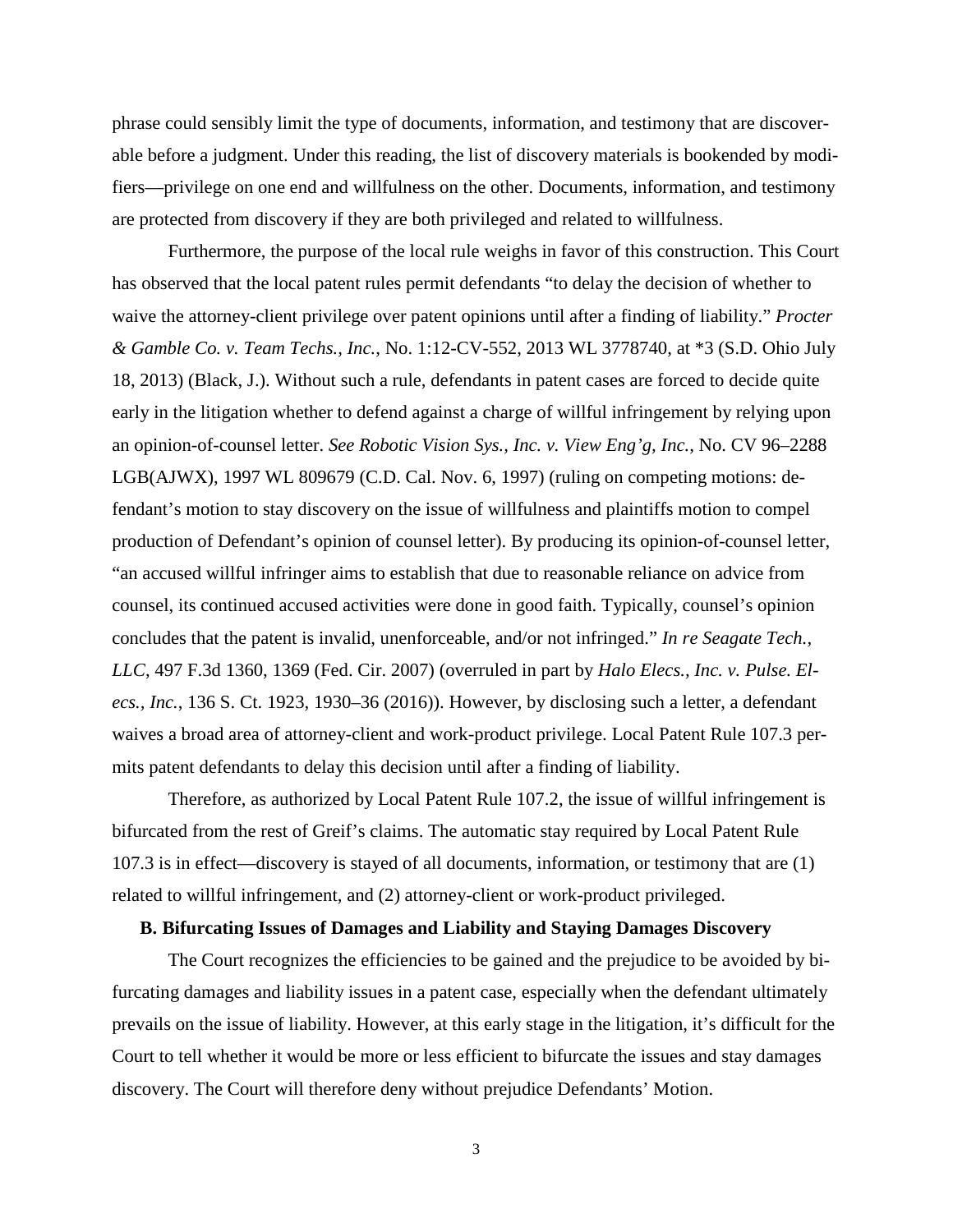"For convenience, to avoid prejudice, or to expedite and economize, the court may order a separate trial of one or more separate issues, claims, crossclaims, counterclaims, or third-party claims." Fed. R. Civ. P. 42(b). Bifurcation is increasingly common in patent cases. *See Mesh Comm, LLC v. E.ON US, LLC*, No. CIV.A. 3:09-CV-641-S, 2011 WL 11563901, at \*3 (W.D. Ky. May 10, 2011). Defendants—because they request bifurcation and a stay of discovery—bear the burden to demonstrate that the Rule 42 factors favor bifurcation and a stay of discovery. *Id.* at \*4.

 This rule "giv[es] the court virtually unlimited freedom to try the issues in whatever way trial convenience requires." *In re Bendectin Litig.*, 857 F.2d 290, 316 (6th Cir. 1988) (quoting 9 C. Wright, A. Miller & F. Elliott, *Federal Practice & Procedure*, § 2387 at 278 (1971 & Supp. 1987)). Courts exercise this freedom in complex patent trials by bifurcating patent cases into liability and damages trials. *See Ciena Corp. v. Corvis Corp.*, 210 F.R.D. 519, 521 (D. Del. 2002). Courts do this because it can "simplify the fact-finder's task." *Manual for Complex Litigation* § 33.23 (4th ed.). Also "[d]amage questions are often difficult and expensive to litigate. On the other hand, they are relatively easy to sever[] from questions of validity and infringement." *Mesh Comm*, 2011 WL 11563901, at \*4.

Here, the Court can't say whether the criteria for bifurcation have been met because this case is so early in its development. Usually, Courts only bifurcate damages and liability and stay damages discovery after some fact discovery has taken place. In the patent context, that's usually after the *Markman* hearing.<sup>[1](#page-3-0)</sup> See, e.g., *Unwired Planet, LLC v. Google Inc.*, No. 3:12-CV-00504, 2014 WL 7012499, at \*2 (D. Nev. Dec. 12, 2014); *Mesh Comm*, 2011 WL 11563901, at \*2. At that point, the Court has a much clearer idea of the issues, their complexities, and the benefits and costs of bifurcating a case for trial or staying discovery. On the other hand, early in a case, staying damages discovery may create more inefficiencies than it solves. For example, the parties may dispute the scope of discovery, arguing that requested discovery is part of the stayed damages issue. *See Depomed Inc. v. Purdue Pharma L.P.*, No. CIV.A. 13-571 JAP, 2013 WL 6190380, at \*9 (D.N.J. Nov. 26, 2013) (finding that a bright line dividing the two didn't exist where the evidence related to liability overlapped with the evidence related to damages and willfulness). Staying damages discovery may inhibit settlement discussions too. *K.W. Muth Co. v.* 

<span id="page-3-0"></span> 1 *See Markman v. Westview Instruments, Inc.*, 517 U.S. 370 (1996).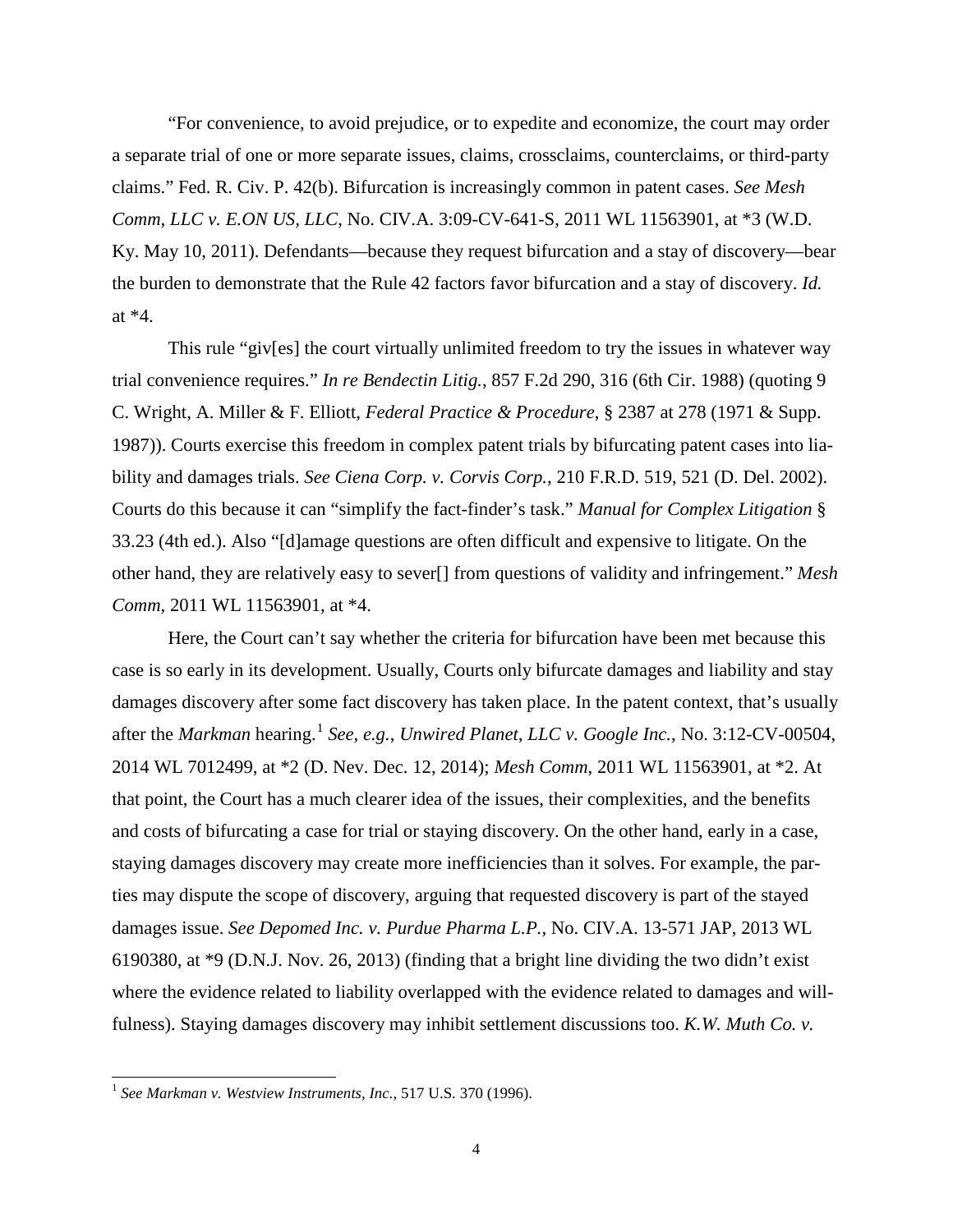*Bing-Lear Mfg. Grp., L.L.C.*, No. 01-CV-71925, 2002 WL 1879943, at \*5 (E.D. Mich. July 16, 2002) ("Discovery of the economics involved in this case could actually promote settlement negotiations."). So early in the case, the Court can't say that bifurcating damages and staying damages discovery would be convenient, would avoid prejudice, or would expedite and economize the resolution of this case.

 If Defendants win on the issue of liability, that obviates the need for damages discovery. Damages discovery in patent cases is frequently time consuming and expensive. *Mesh Comm*, 2011 WL 11563901, at \*4. Specifically, damages experts produce reports, often accompanied by massive bills. *See, e.g.*, *Trs. of Bos. Univ. v. Everlight Elecs. Co.*, No. CV 12-11935-PBS, 2016 WL 6905374, at Appendix (D. Mass. Nov. 23, 2016) (claimed amount of \$126,706.67 for an expert's initial damages report). Defendants argue that all of this is likely a waste because the 702 Patent is likely to be found invalid, supporting this with evidence that Patent 702's European counterpart has already been found invalid. (Defs.' Reply at 3–4, Doc. 20).

The Court recognizes the benefits of trying liability and damages separately in patent cases. The Court recognizes the considerable costs Defendants seek to avoid. But to halt discovery on damages at this early stage would not be prudent. Defendants' argument hinges on their belief that Greif's claim has no merit. Perhaps Defendants are right, but the Court isn't inclined to make this judgment yet. With the case in its nascent stages, and dispositive motions not due until March 16, 2018, the Court is loath to halt damages discovery for such a long period of time.

The Court also notes the limitation on the scope of discovery imposed by the recently amended Rule 26, which permits *proportional* discovery. Fed. R. Civ. P. 26(b)(1). Discovery must be "proportional to the needs of the case, considering [among other things] the amount in controversy." *Id.* With little idea about the amount in controversy, the Court will be hindered in making this proportionality assessment throughout the discovery process.

 The Court will therefore deny without prejudice Defendants' Motion. If, at a later juncture, Defendants wish to renew their motion, they may do so. If Defendants do so, the Court advises Defendants to propose timelines for the economical and expeditious disposition of the proposed bifurcated issues.

5